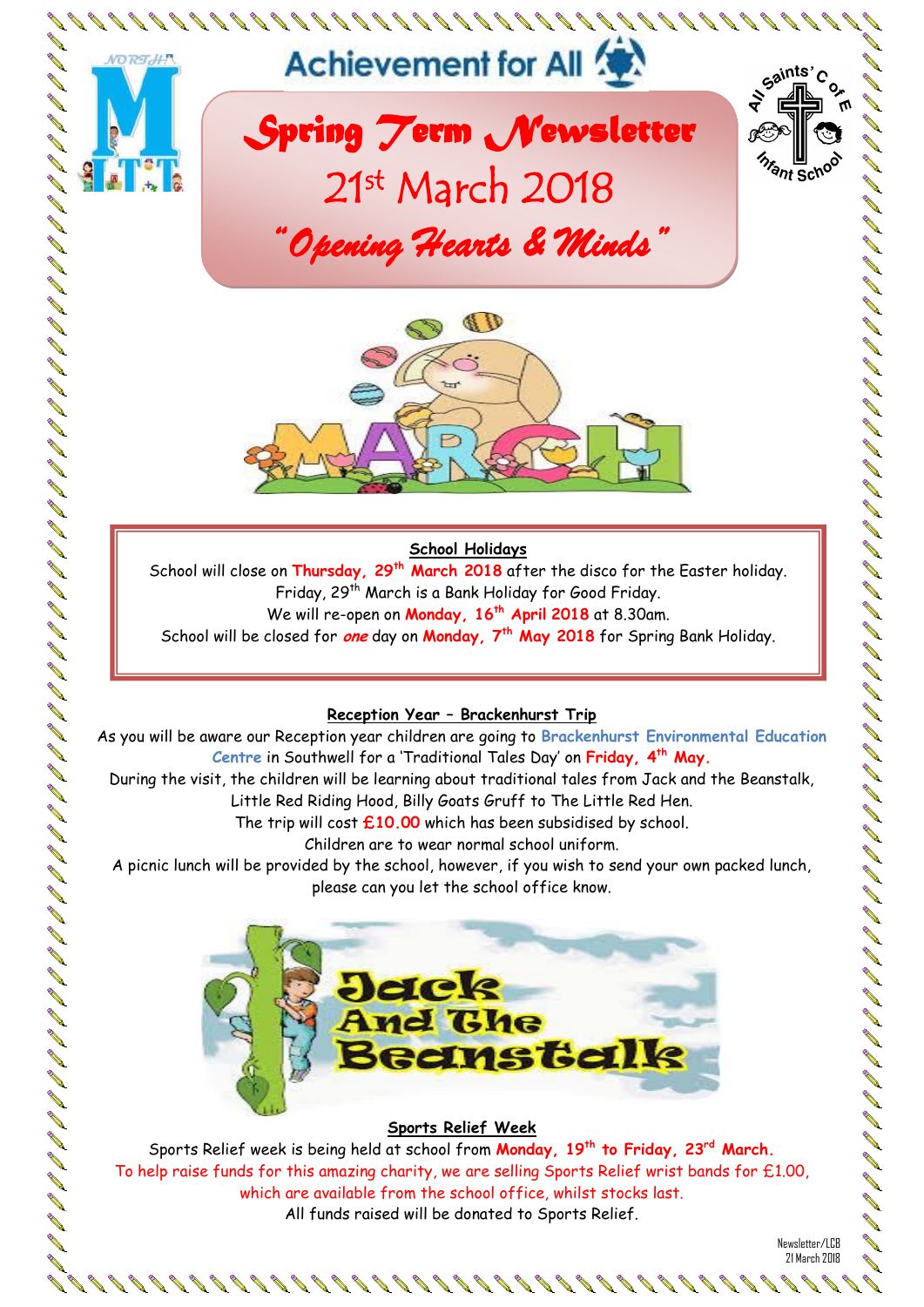#### **Parents Easter Dinner Invitation**

#### We can now confirm the following dates for parents to attend our forthcoming Easter Dinner:- **Wednesday, 28th March from 12.00 > Reception Year Parents Only**

\*\* All Year 1 & 2 children will have a packed lunch provided by school. (Please advise the office if your child wishes to bring their own packed lunch). \*\*

#### **Thursday, 29th March from 12.00 > Year 1 & 2 Parents Only**

\*\* All Reception year children will have a packed lunch provided by school. (Please advise the office if your child wishes to bring their own packed lunch). \*\*

**The Easter theme day menu will be:-**

**Roast turkey, stuffing & gravy with mashed potatoes, roast potatoes, baby carrots & spring cabbage. Dessert will be a chocolate & orange muffin.**

The cost per adult is £2.75**.** Please ensure you have paid prior to attending. Thank you!

#### **Easter Church Service - Bonnet Parade**

We will be holding our Easter church service on **Thursday, 29th March** at All Saints Church at **9.00am** with Rev Charlie Maiden.

Children will be participating in a parade and proudly wearing their Easter hats and bonnets. These can be made either at home or at our Easter Bonnet Craft Night which is being held on **Monday, 26th March**. See below for further details.

Everyone is very welcome to come along and join us at the service to see the children wearing their fabulous designs.

#### **Easter Bonnet Craft Night**

We are holding an Easter Bonnet Craft Night on **Monday, 26th March** from **3.15pm until 4.15pm.** This will be a parent/carer and child event as each child will need to be accompanied by an adult. Tickets are **£2.50** per child and the price includes a bonnet and a selection of embellishments for your child to decorate their hat in preparation for our Easter Bonnet Parade.

This will take place during our Easter Church Service on **Thursday, 29th March.**

We hope you can come along and have some fun creating a magnificent bonnet for everyone to see. Tickets are available from the school office.

Please note that **Lexia** will be cancelled on **Monday, 26th March** due to the craft night. Apologies for any inconvenience this may cause you.

#### **Easter Disco**

It is our end of term Easter Disco on **Thursday, 29th March from 3.10pm to 4.30pm.** Tickets are now on sale from the school office for £1.50.

#### **It will be school uniform as we have church in the morning.**

Please send your child's party clothes in a labelled bag for them to change into after school. Don't forget to send them with some loose change to spend on the stalls.

There will be sausage rolls, hot cross buns, face painting, nail art, refreshments and games. If any parents/carers/grandparents have a couple of hours to spare either before the disco to set up or during the disco to help run the stalls, please see Mrs Benham or a member of the PTA as your help would be very much appreciated.

#### **Easter Craft Afternoon**

Parents/carers are being invited into school on **Wednesday, 28th March** from **1.30pm – 3.00pm** to participate in various Easter craft activities with the children. This is a **free** event and grandparents are welcome to attend if parents/carers are unable to join us.

#### **Easter Raffle Hamper**

Raffle tickets are being sent home with children this week. There will be 5 strips in each envelope for parents/carers to buy the amount they require. Please return your ticket stubs and money to the school office as soon as possible. The Easter chocolate hamper raffle will be drawn at **2.30pm** on **Wednesday, 28th March.**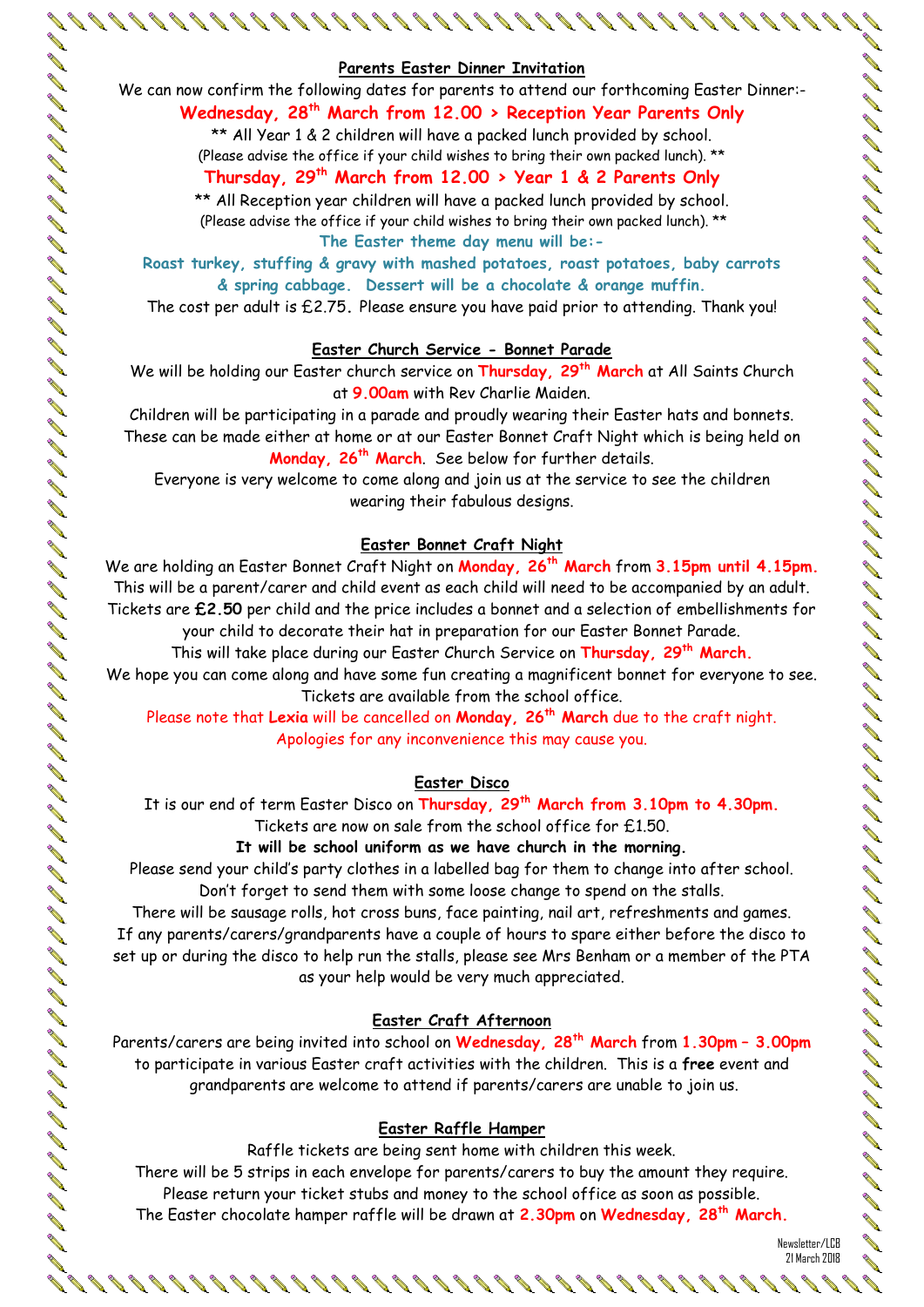#### **Year 2 – Ravenstor Residential Trip**

Please can we just remind parents to return their child's **Parental Consent Form EV4** to school as soon as possible. If you have lost your form, please see Mrs Benham to collect another one. Thank you.

#### **Mansfield Town FC – Sponsored Penalty Shoot-out**

Just to remind you that Mansfield Town Football in the Community Team will be here this **Friday, 23rd March** to run the sponsored penalty shoot-outs with all the children. Please can you send children to school in non-uniform on **Friday, 23 rd March.** They should wear weather appropriate, warm **sports** clothing and footwear. Should you have any queries, please speak to Mrs Benham in the school office. Please can all sponsorship money be returned by **Wednesday, 28th March. Additional sponsorship forms are available from the school office.**

The presentation assembly will be held after Easter half term, date to be confirmed.



#### **Saints Alive Session – Years 1 & 2 Only**

Year 1 and 2 children will be participating in the Saints Alive session at All Saints Centre Tomorrow, **Thursday, 22nd March** from 2.00pm.

Everyone is welcome to come along and participate in the session.

Refreshments will be available at the centre from **1.45pm.**

Year 1 and 2 children are to be **collected from the centre** at the end of the school day.

**-o0o-**

The Zone will be cancelled on **Thursday, 22nd March** due to the Saints Alive session. We apologise for any inconvenience caused.

#### **NEW!!! The Zone – Reception Year ONLY**

After the Easter holiday, The Zone will only be open to children in **Reception Year.** Each session costs **£1.50** and runs from **3.10pm to 4.30pm**. A snack and a drink are included in the price and the children participate in various themed activities such as movie night, teddy bears picnic, outside activities & Lego night. The first session will be held on **Thursday, 19th April 2018.** We still have **12 places** available and attendance is on a 'first come, first served' basis. If you would like to register your child, please see Mrs Benham in the school office. Payments are required prior to each session to secure your child's place and can be paid on a weekly or termly basis.

#### **Chocolate Friday**

We would like to say a huge thank you to all the parents and children who kindly contributed to our Easter chocolate hamper raffle collection. We've had lots of Easter Eggs and chocolate bars, so thank you very much for your generosity.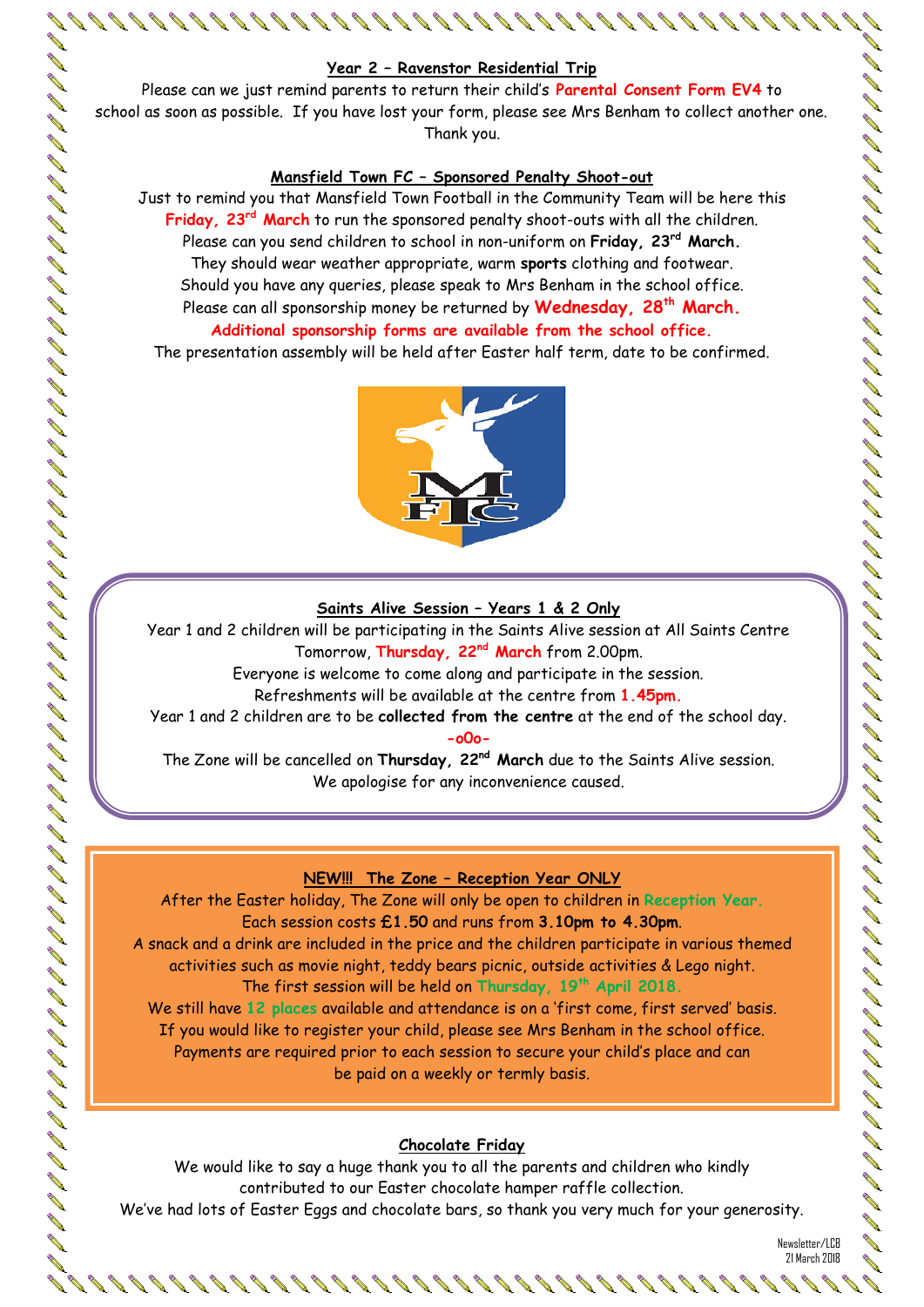**Celebration Super Stars**

Our winners for week ending **Friday, 16th March 2018** were:-

## Reception > Miskeenah & Jakob Year One > Joshua & Heidi

# Year Two > Adaora & Kira

Congratulations to all our '**Super Stars**', keep up the excellent work!

### All Saints After School Clubs

**Lexia Club – Years 1 & 2 ONLY**

**Lexia is cancelled on Monday, 26 th March due to the Easter Bonnet Craft Night.**

Our new after school club is being held on a **Monday.** The club will concentrate on phonics, reading and an ICT programme. It will be run by Mrs Moss from **3.10pm to 4.00pm.** Please see Mrs Benham to register your child's interest.

#### **The Zone – Years 1 & 2 ONLY**

イーリー イーリー リーリー イーコー カーカー カード イーフィー イーフィー レージ レートレー レートレー レーコー レーコー コーヒー クリーエー クリール

0

The Zone is cancelled tomorrow, Thursday, 22<sup>nd</sup> March due to the Saints Alive session. **\*\* Years 1 & 2 FINAL SESSION will be the disco on Thursday, 29th March as The Zone will be open to Reception Year children only from Thursday, 19th April \*\***

#### **NEW!!! Computing/ICT Club – Years 1 & 2 ONLY**

Our ICT club is being held this **Friday, 23rd March 2018.** The club will concentrate on Mathletics, computing and an ICT programme. It will be run by Mrs Hardwick from **3.10pm to 4.00pm.** Please see Mrs Benham to register your child's interest.

#### **Recorder Club – Year 2 ONLY**

Recorder club is being held this **Friday, 23rd March** from **3.10pm to 4.00pm** with Mrs Mann.

0  $\mathbf{0}$